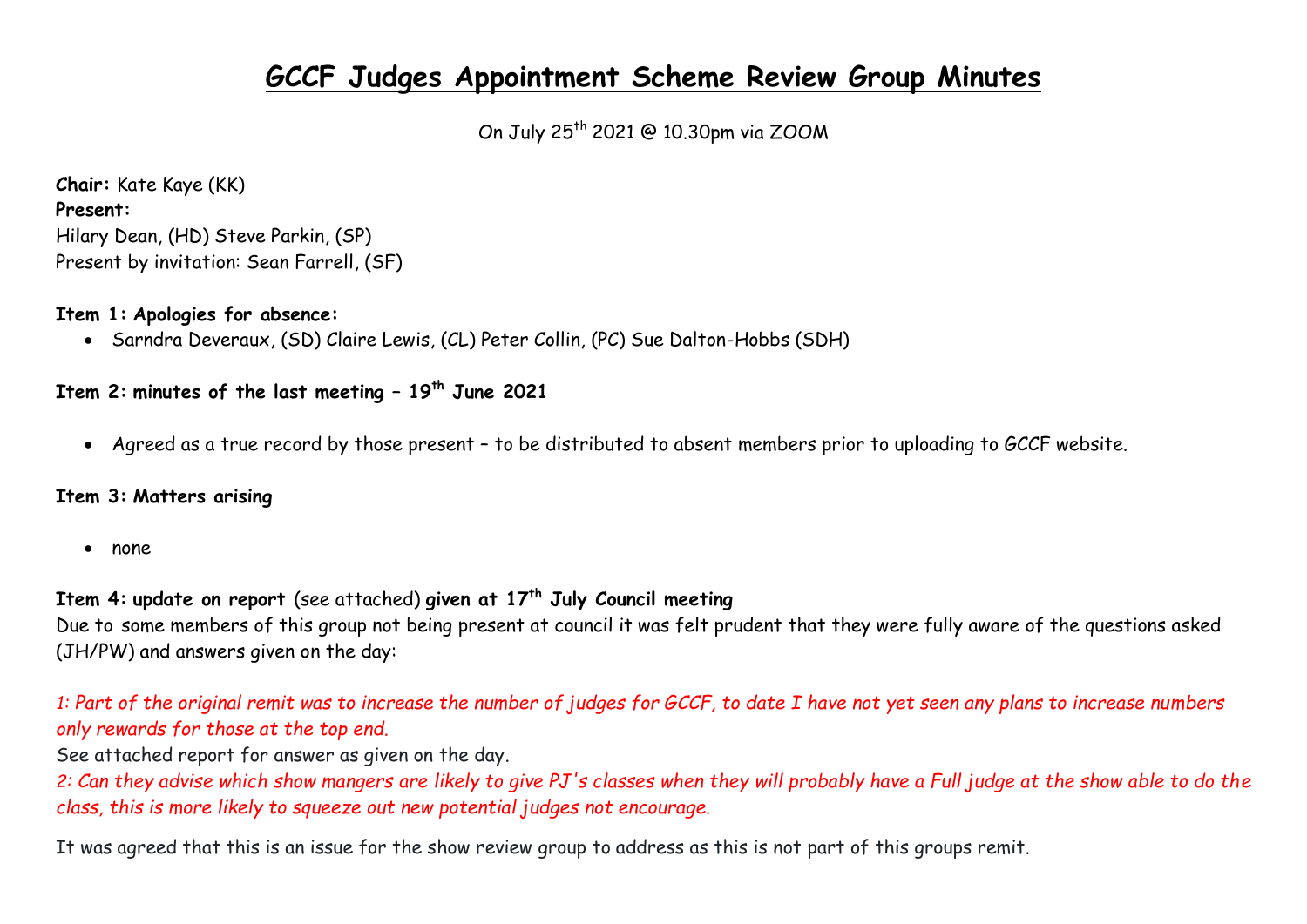Action: KK to refer question to the show review group to consider.

*3: What BACs have agreed to participate in trialling working within the Grand Group format? PW*

#### *4: Would other interested BACs be approached? PW*

As was reiterated in council, we will be looking to approach BAC's in those sections (2 & 4) that would be most affected by any move to Grand Group training in the first instance. When shows resume fully and are dealing with PJ reports, then the trails will take place, results discussed by the JASRG and final recommendations made.

#### **Item 5: Discussion on the possibility to use a GCCF Portal as is used by IC.**

Overall, it was felt that this could be an acceptable way forward for the group to function and limit the number of meetings. There was some discussion as to how confidential such a portal may be. It is believed that, other than the members of the group, that as it would need to be set up by Ian Macro he would have access to the conversations.

It was agreed that it would not be a replacement for zoom/f2f meetings as all felt that these would definitely be required to finalise and agree any formal proposals.

# Action: KK to contact IM and ask if he would implement such a portal for the members of this group.

## **Item 6**: **Discussion surrounding the removal of all stewarding elements within the JAS.**

- The stewarding scheme is now far more robust given that it is now broken down into two major elements with the provision on completion of part two of the scheme to apply directly to a BAC for PJ status.
- However, P9 11 in the JAS deals solely with stewarding for the BAC prior to applying for PJ status is not in line as it has not been updated.
- After discussion it was agreed that all aspects of this element should be completely removed from the JAS document so as to bring it in line with the stewarding scheme.
- It was felt that there were more focused ways by which to address any issues of concern both prior or during a PJ's training.

# **Item 7: Development of a basic blueprint for judge training in the future (generic heading)**